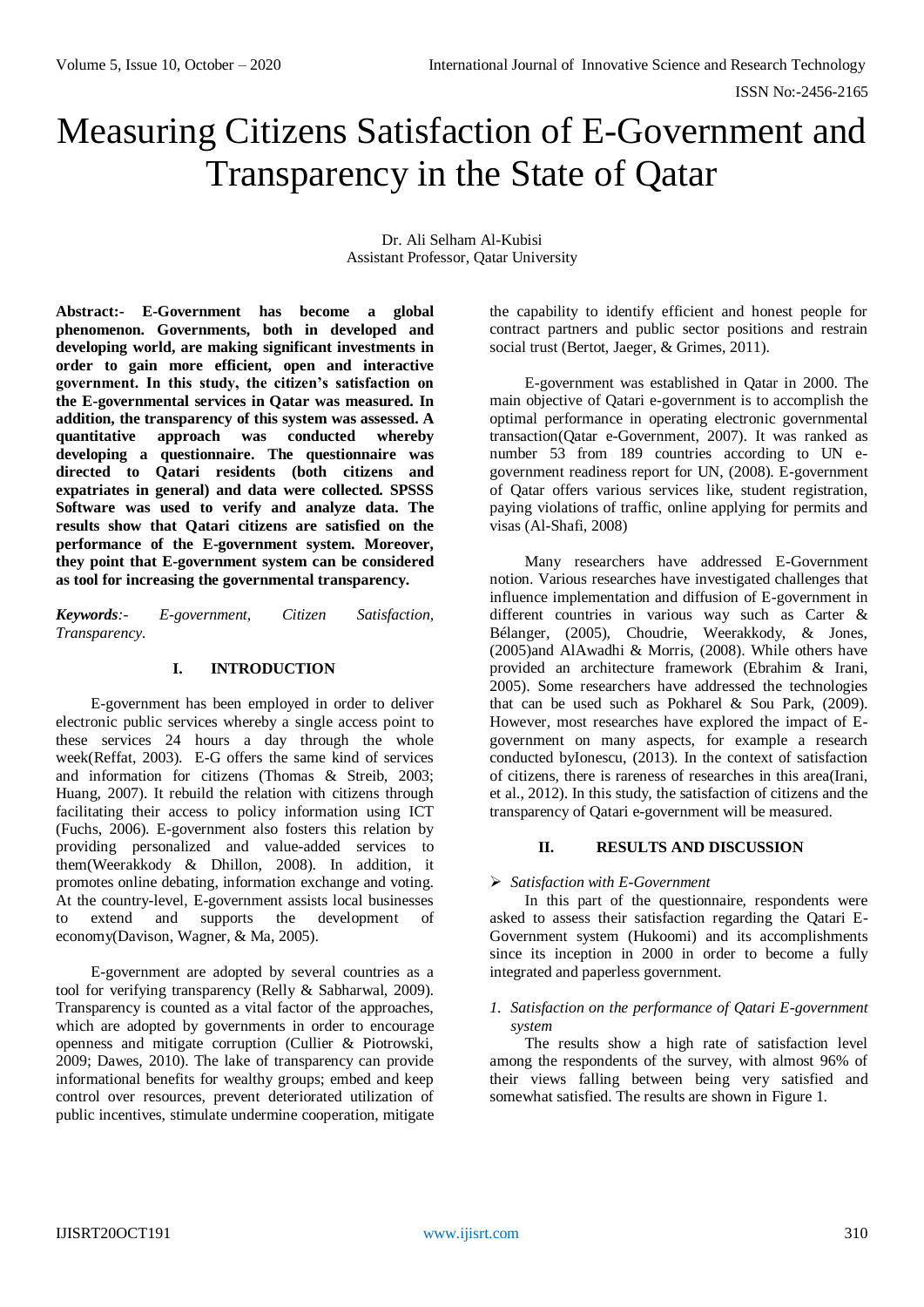## ISSN No:-2456-2165



Fig (1):- Extent of Satisfaction with Qatari E-government System.

## 2. The Efficiency of Qatari E-government System

To assess the efficiency of the e-government system, respondents were asked how much they relied on it on their daily life. The results indicates that users utilize online serves offered by the system moderately with percentage equals to 67%. Thirty six percent of these users utilize the services whenever it possible and 31% of them utilize it sometimes. The results are shown in figure 2.



Fig (2):- The Efficiency and the User Adoption of the E-Government System.

#### *3. Identifying the Most Used Service of E-government Services*

Hukoomi provides 1580 services(Qatari E-goverment , 2019). These services are categorized according to their beneficiaries to individuals, visitors, business, and government entities.Respondents were asked to name the main government online services from Hukoomi portal that they mostly use. The answers came in different versions but the majority of respondents indicate that the mostly used government online services are Metrash and all other services related and delivered by the Ministry of Interior (MOI). Add up, Respondents mentioned residency permits, visa services, traffic violations, visa tracking, and exit permit services. They also mentioned Municipality services, health care services and even Kahramaa services such as water bills and paying electricity.

## *The Role of Social Media and Mobile Applications*

In this part of questionnaire, respondentswere asked four questions to assess the role of social media and mobile application as tools for E-government.

#### *1. Using Modern Means of Communication to Request Government Services*

For the purpose of facilitating and reaching out, many government agencies have recently begun to interact with their audience through some platforms and social media (such as Twitter, Facebook, and others) and have begun to provide their services through smart phone applications (such as Metrash and Baladiya). Respondents were asked about their use of smart phones to interact with the government entity or to request a government service. Thirty-six percent of them use new ways of communication whenever, whereas nine percent of them use new ways of communication rarely. Figure 3 shows the percentages for respondents' answers.



Communication.

2. The Best Medium of Communication With the Government

Respondents were asked to identify their best medium of communication with the government between smart phone applications or regular websites. The results show that using smart phone applications is more preferred that using regular websites. Fifty five percent of respondents found that apps are much easier that websites. While 20% of respondents found that, there was no difference between using websites and phone apps.



Fig (4):- The extent of using Mobile applications over the regular websites.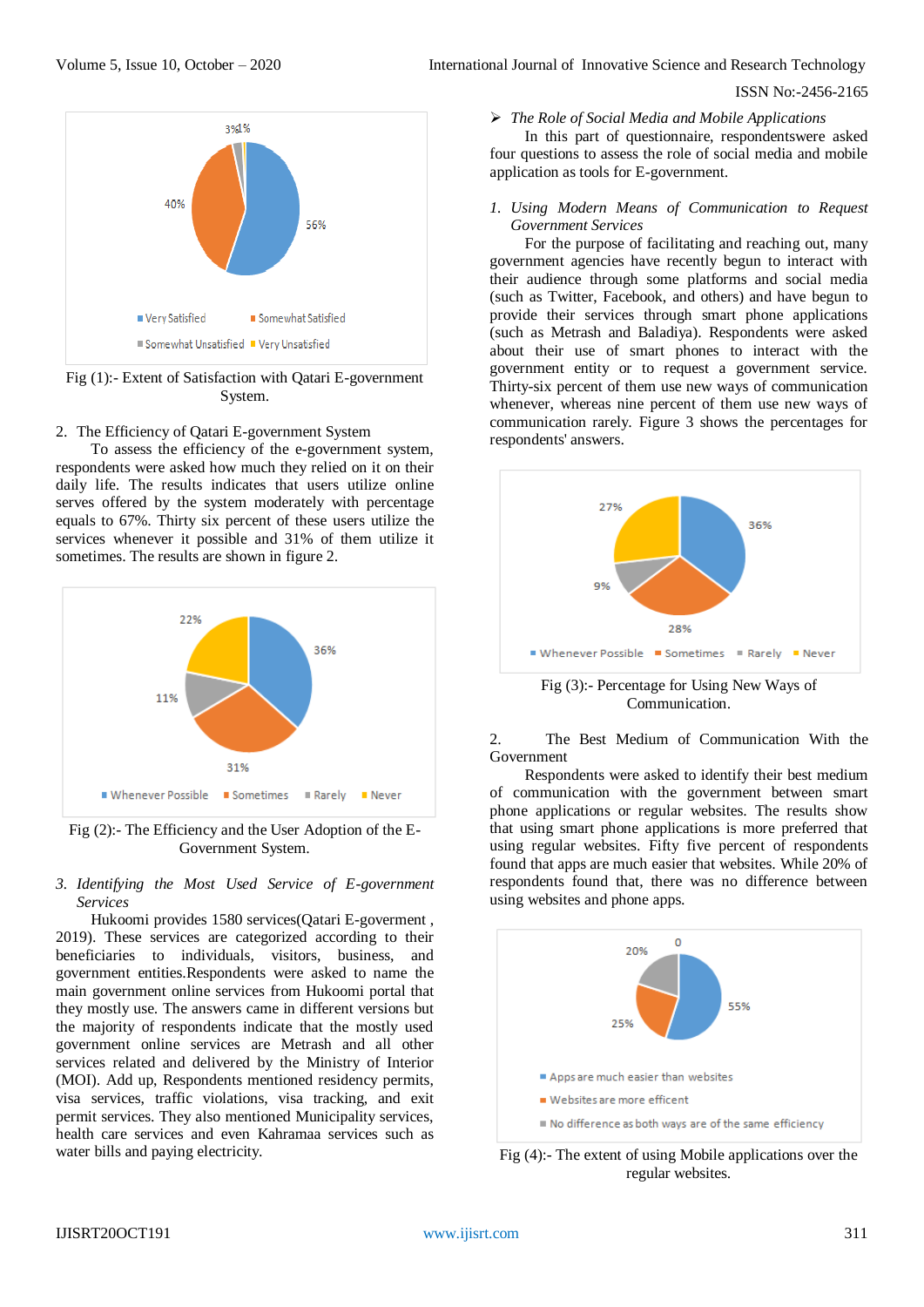## *3. Identifying the Most Used Smart-Phone Application*

Regarding the most usable and efficient government mobile applications, participants were asked to identify the most important governmental mobile applications used by them in their interactions with government entities in general. The participants' responses were extracted and analysed for naming the main government mobile applications that they most often use. The majority of responses indicated that the mostly used government mobile application by far is Metrash application offered by the MOI. While the second one is Baladiya applications with moderate frequency.

## *4. Identifying the Most Commonly Used Social Networking Programs*

Participants were also asked about the main social networking platform that they mostly use and prefer to communicate and interact with government agency. Participants' responses were extracted and analysed for naming the main social media platform that they prefer to use in their interactions with the government, and the majority of responses indicated that the mostly used platforms by far were Facebook and Twitter applications. Instagram came next in preference. The results also showed that WhatsApp and Snapchat applications were moderately used.

## *Government Transparency and the Way Forward*

In the last part of the questionnaire, respondents were asked to assess the Qatari E-government system as a tool of increasing transparency. Respondents also were asked to identify information and laws that can contribute to increase governmental transparency in Qatar.

## *1. Considering E-government as a Tool to Increase Government Transparency*

Previous researches indicate that the rate of usage for Qatari E-government system is very low.Accordingly, participants were asked whetherthey agreed that it would be better to providemore government information and increase government transparency rather than providing electronic services that may not be used. Results showed that respondents preferred by far the provision of government information and the disclosure of internal government knowledge rather than merely providing online services that may or may not be utilized that often. Respondents were asked whether they agree that Qatar has to shift its e-Government system towards providing more government information and increasing the transparency rather than offering government services. Forty threepercent of respondents were strongly agreed regarding that. Figure 5shows all results.



Fig (5):- Preference towards provision of government information over services in e-Government portal.

## *2. The Impact of Disclosing More Government Information on the Government-Citizen Relationship*

To gain a better understanding of government transparency, E-Governemnt system was considered as a tool for increasing the transparency of government. Respondents were asked about their agreement if disclosing more government information will has a positive impact on the government-citizen relationship by enhancing the trust in the government. The results showed that respondents reemphasized that their relationship with government will be impacted much more positively if more government information is being disclosed to the public. Figure 6 shows the results.





## *3. Identifying the Main Information That Would Like to Know Whereby E-Government System*

Respondents were asked to name the main government information that they would like it to be disclosed and made available by the government; the majority of responses indicates that the mostly needed government information is that related to traffic accidents and their locations. Medical information such as success rates of medical surgeries/operations conducted in public health institutions came as a second priority. Other participants, in more moderate rates, requested information such as tendering process to be disclosed. Some respondents were demanding further openness by the government as they affirm that the government is required to disclose all its information to the public.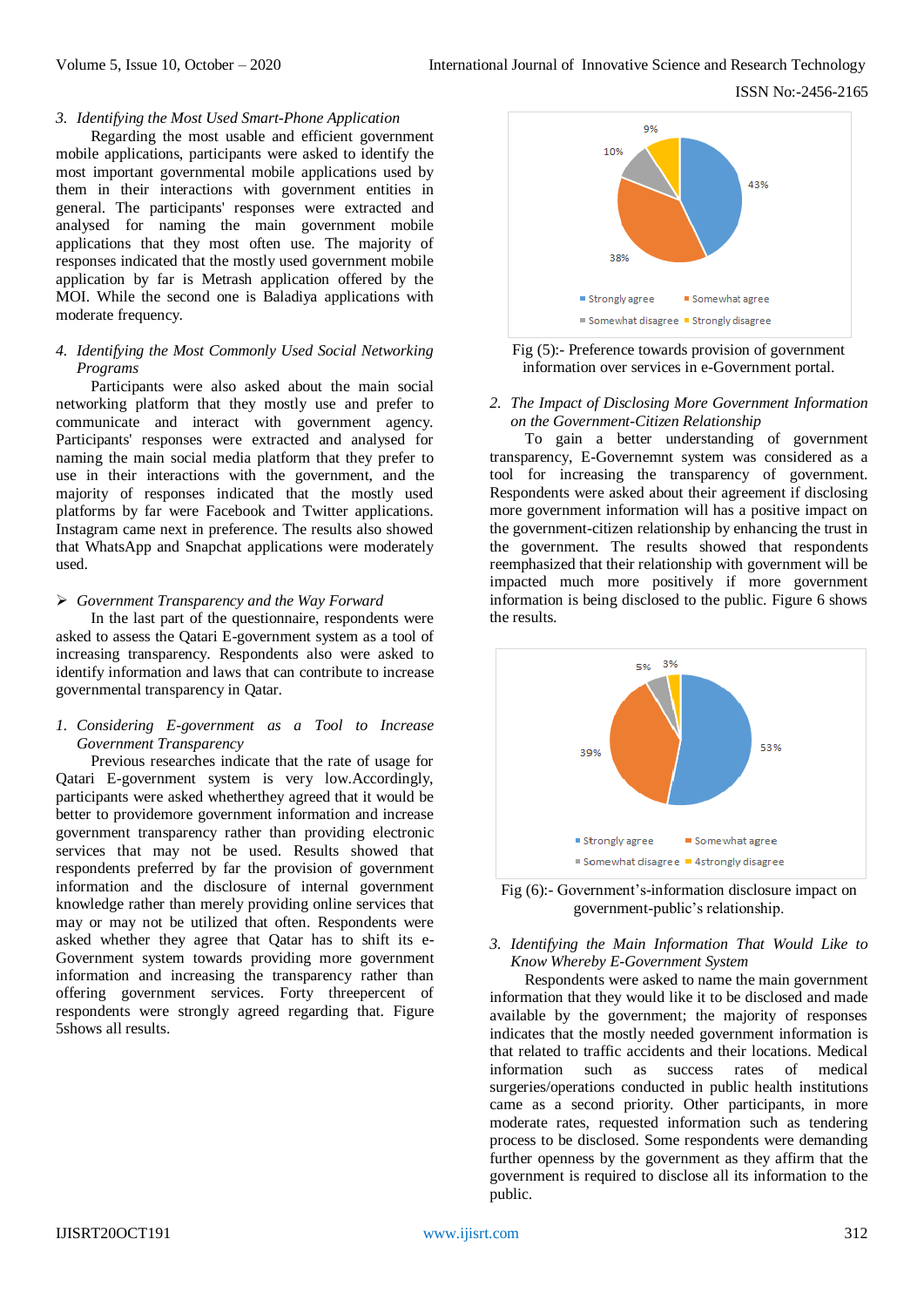ISSN No:-2456-2165

*4. The Need For More Laws to Foster Transparency in Qatar*

Most countries of the world signed the United Nation's Convention against Corruption, including Qatar and all GCC countries (140 out of 181 UN state members). Qatar has signed and ratified that convention in 2007; however, Qatar does not implement some of the Transparency Laws up until now such as the Freedom of Information, and the Financial Disclosure laws. Respondents were asked if they agree that implementing such laws would increase the level of transparency and the openness in the country. The results showed that there was a high tendency and agreement on the need for more laws to foster transparency in Qatar. Forty eight percent of respondents agreed on that and forty percent were somewhat agreed. All results are shown in figure 7.



Fig (7):- Preference of implementing laws related to the UN's Convention against Corruption

## *5. The Need of Implementing the Law of Financial Disclosure on Transparency*

To assess people's perceptions of the impact of enacting transparency laws in Qatar that are similar to other countries in the region such as Kuwait, participants were asked whether they agreed that the implementation of such laws would increase the level of transparency and openness in the country. Respondents were asked if they agreed that implementing financial disclosure would increase the level of transparency and the openness in Qatar.Forty three percent of respondents agreed on this suggestion. Figure 8 shows all results.



Fig (8):- Preference of implementing the Law of Financial Disclosure on Transparency.

## **III. CONCLUSION**

E-government systems have been counted as widespread strategy worldwide. Citizens have been more internet savvy and get many useful electronic services supplied form the private sector with high level of satisfaction. Hence, they expect the same level of satisfaction related to the governmental electronic services. In this study, the satisfaction of Qatari citizens on the E-Governmental system (Hukommi) was investigated. In addition, the transparency of this system was assessed. The results shows that the majority of Qatari citizens prefer modern means of communication and rely on Egovernmental system. The results also indicates that Qataripeople (citizens and expats)are satisfied in general on the level of E-governmental services and that Metrash service was the most used one.

The results show that high rate of citizens indicates that E-government system has a positive role in increasing the governmental transparency in Qatar. It also show that disclose more governmental information will enhance the government-public's relationship. In addition, the results explored that the adoption of more laws such as financial disclosure will foster this transparency.

#### **REFERENCES**

- [1]. AlAwadhi, S., & Morris, A. (2008). The Use of the UTAUT Model in the Adoption of E-government Services in Kuwait. Proceedings of the 41st Hawaii International Conference on System Sciences. Big Island, HI, USA: 41st Hawaii International International Conference on Systems Science (HICSS-41 2008).
- [2]. Al-Shafi, S. (2008). Free Wireless Internet park Services: An Investigation of Technology Adoption in Qatar from a Citizens' Perspective. Journal of Cases on Information Technology, 10, 21-34.
- [3]. Bertot, J., Jaeger, P., & Grimes, J. (2011). Promoting transparency and accountability through ICTs, social media, and collaborative, e-government. Transforming Government: People, Process and Policy, 6(1), 78-91.
- [4]. Carter, L., & Bélanger, F. (2005). The utilization of egovernment services: citizen trust, innovation and acceptance factors. Information Systems Journal, 15, 5-26.
- [5]. Choudrie, J., Weerakkody, V., & Jones, S. (2005). Realising e-government in the UK: rural and urban challenges. Journal of Enterprise Information Management, 18, 568-585.
- [6]. Cullier, D., & Piotrowski, S. (2009). "Internet information-seeking and its relation to support for<br>access to government records. Government to government records. Government Information Quarterly, 26, 441-450.
- [7]. Davison, R., Wagner, C., & Ma, L. (2005). From government to e-government: a transition model. Information Technology & People, 18(3), 280-299.
- [8]. Dawes, S. (2010). Stewardship and usefulness: policy principles for information-based transparency. Government Information Quarterly, 27, 377-383.